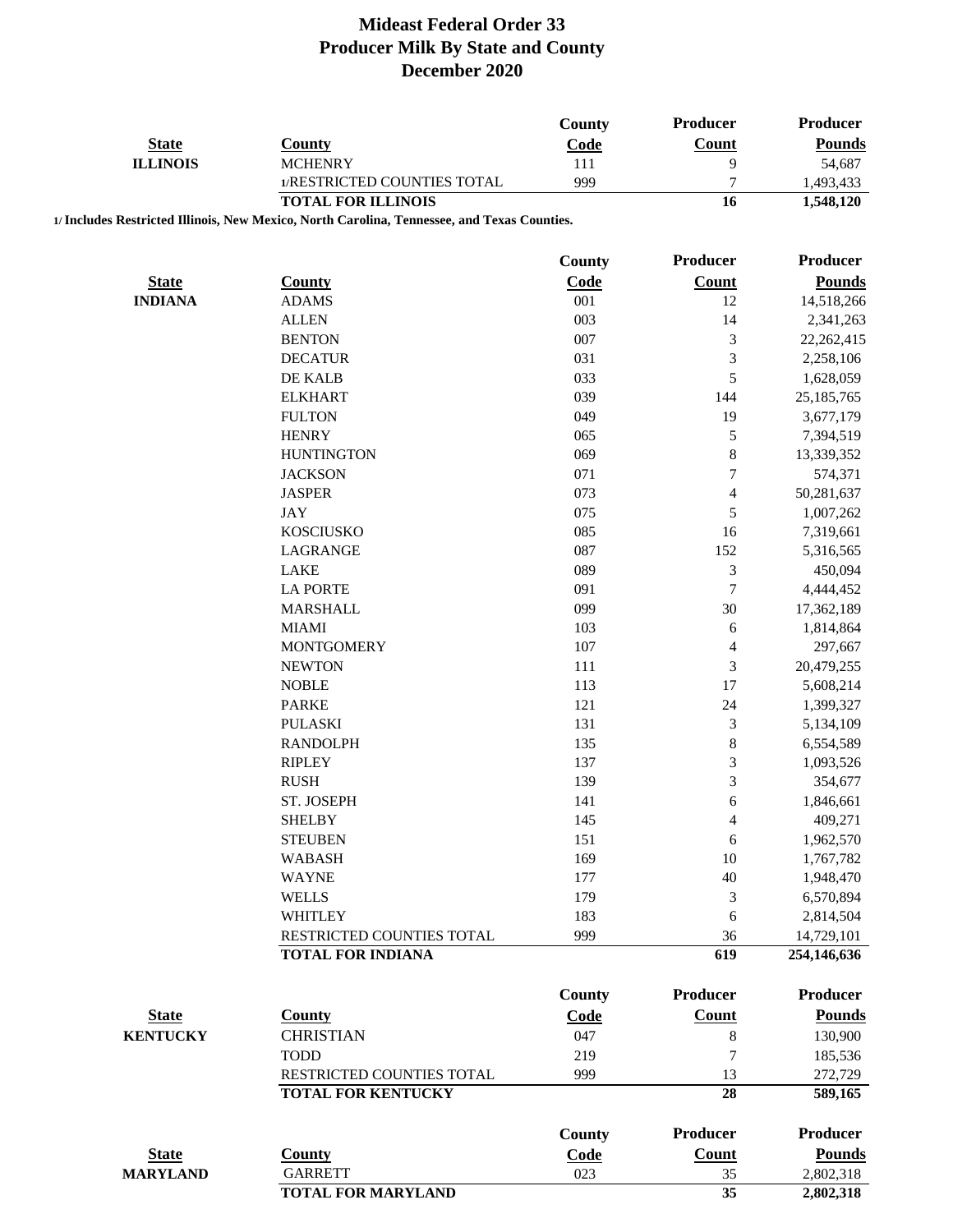|                 |                    | <b>County</b> | Producer                | <b>Producer</b> |
|-----------------|--------------------|---------------|-------------------------|-----------------|
| <b>State</b>    | <b>County</b>      | Code          | Count                   | <b>Pounds</b>   |
| <b>MICHIGAN</b> | <b>ALCONA</b>      | 001           | 3                       | 744,614         |
|                 | <b>ALGER</b>       | 003           | $\overline{\mathbf{4}}$ | 268,314         |
|                 | <b>ALLEGAN</b>     | 005           | 23                      | 26,864,316      |
|                 | <b>ALPENA</b>      | 007           | 15                      | 2,735,388       |
|                 | <b>ARENAC</b>      | 011           | 12                      | 6,010,877       |
|                 | <b>BARRY</b>       | 015           | $20\,$                  | 24,250,572      |
|                 | <b>BERRIEN</b>     | 021           | 5                       | 2,594,435       |
|                 | <b>BRANCH</b>      | 023           | $\,$ $\,$               | 5,073,139       |
|                 | <b>CALHOUN</b>     | 025           | 18                      | 11,220,998      |
|                 | <b>CHARLEVOIX</b>  | 029           | $\overline{4}$          | 572,222         |
|                 | <b>CHIPPEWA</b>    | 033           | 5                       | 413,505         |
|                 | <b>CLARE</b>       | 035           | 13                      | 3,892,044       |
|                 | <b>CLINTON</b>     | 037           | 37                      | 75,587,730      |
|                 | <b>EATON</b>       | 045           | 18                      | 1,914,311       |
|                 | <b>GENESEE</b>     | 049           | $\overline{4}$          | 573,922         |
|                 | <b>GRATIOT</b>     | 057           | $28\,$                  | 87,674,741      |
|                 | <b>HILLSDALE</b>   | 059           | 16                      | 9,044,296       |
|                 | <b>HURON</b>       | 063           | 52                      | 58,305,560      |
|                 | <b>INGHAM</b>      | 065           | 18                      | 7,199,683       |
|                 | <b>IONIA</b>       | 067           | 29                      | 31,853,955      |
|                 | <b>IOSCO</b>       | 069           | $\sqrt{6}$              | 2,142,967       |
|                 | <b>ISABELLA</b>    | 073           | 16                      | 13, 142, 862    |
|                 | <b>JACKSON</b>     | 075           | 15                      | 6,499,430       |
|                 | <b>KALAMAZOO</b>   | 077           | $\sqrt{6}$              | 14,143,830      |
|                 | <b>KENT</b>        | 081           | 11                      | 11,155,984      |
|                 | <b>LAPEER</b>      | 087           | 14                      | 1,926,775       |
|                 | <b>LENAWEE</b>     | 091           | 17                      | 38,604,517      |
|                 | <b>LIVINGSTON</b>  | 093           | $\mathbf{9}$            | 4,478,083       |
|                 | <b>MACOMB</b>      | 099           | 3                       | 171,452         |
|                 | <b>MASON</b>       | 105           | 7                       | 993,053         |
|                 | <b>MECOSTA</b>     | 107           | $\tau$                  | 508,409         |
|                 | <b>MENOMINEE</b>   | 109           | 10                      | 1,377,087       |
|                 | <b>MISSAUKEE</b>   | 113           | 34                      | 40,637,501      |
|                 | <b>MONTCALM</b>    | 117           | 33                      | 10,040,600      |
|                 | <b>MONTMORENCY</b> | 119           | 3                       | 404,222         |
|                 | <b>MUSKEGON</b>    | 121           | 9                       | 13,719,904      |
|                 | <b>NEWAYGO</b>     | 123           | 11                      | 5,287,231       |
|                 | <b>OGEMAW</b>      | 129           | 21                      | 3,342,668       |
|                 | <b>OSCEOLA</b>     | 133           | $21\,$                  | 10,553,837      |
|                 | <b>OSCODA</b>      | 135           | $\,8\,$                 | 530,739         |
|                 | <b>OTTAWA</b>      | 139           | $25\,$                  | 40,828,033      |
|                 | PRESQUE ISLE       | 141           | $\mathfrak{Z}$          | 233,921         |
|                 | SAGINAW            | 145           | 11                      | 3,920,853       |
|                 | <b>ST. CLAIR</b>   | 147           | $\,8\,$                 | 1,809,477       |
|                 | ST. JOSEPH         | 149           | 16                      | 3,821,975       |
|                 | <b>SANILAC</b>     | 151           | 68                      | 41,890,369      |
|                 | <b>SHIAWASSEE</b>  | 155           | 14                      | 4,802,122       |
|                 |                    |               |                         |                 |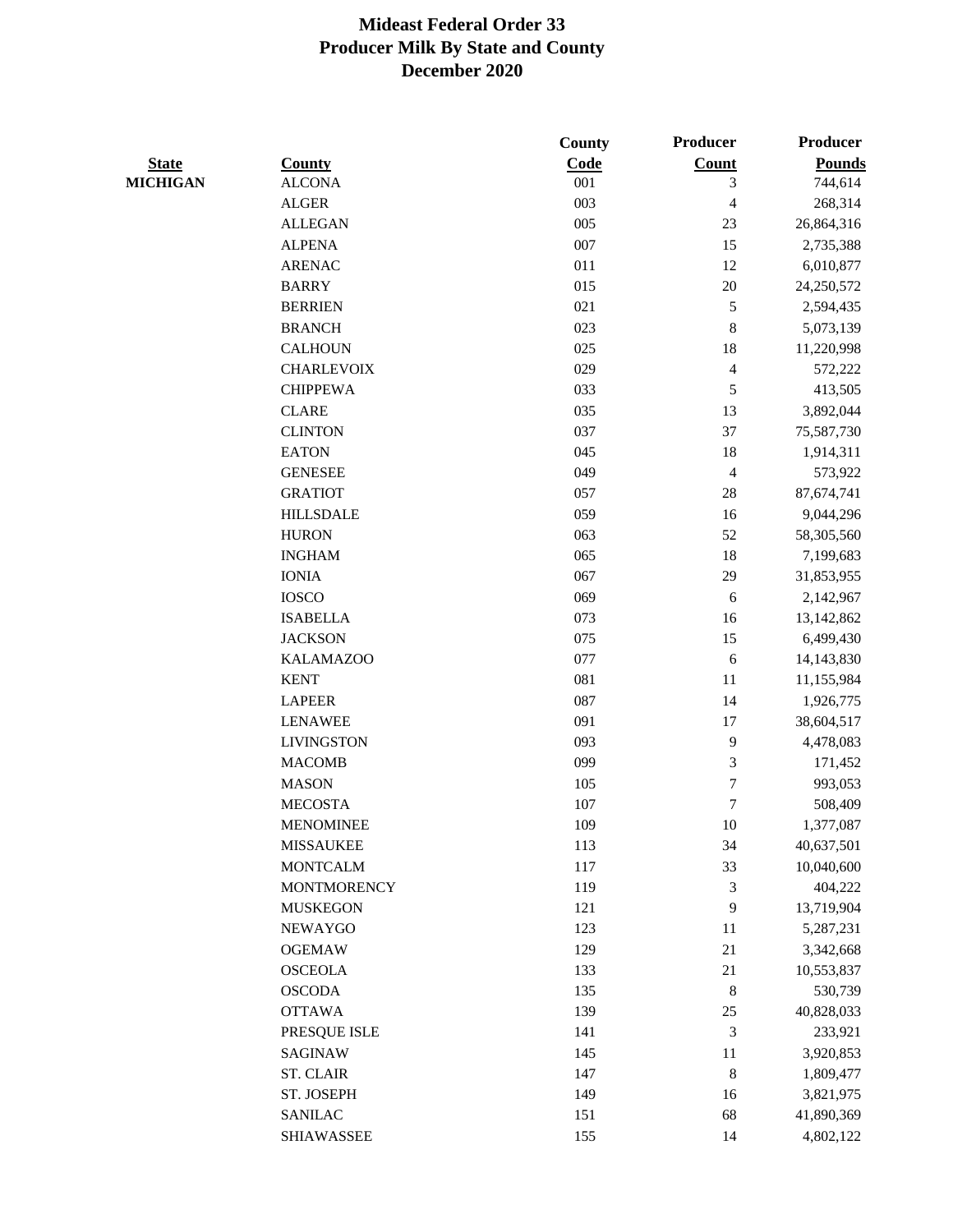|                 |                           | County | Producer                 | <b>Producer</b> |
|-----------------|---------------------------|--------|--------------------------|-----------------|
| <b>State</b>    | <b>County</b>             | Code   | <b>Count</b>             | <b>Pounds</b>   |
| <b>MICHIGAN</b> | <b>TUSCOLA</b>            | 157    | $28\,$                   | 21,679,546      |
|                 | <b>VAN BUREN</b>          | 159    | 5                        | 17,719,163      |
|                 | WASHTENAW                 | 161    | 11                       | 3,137,847       |
|                 | <b>WEXFORD</b>            | 165    | 9                        | 266,564         |
|                 | RESTRICTED COUNTIES TOTAL | 999    | 22                       | 3,076,063       |
|                 | <b>TOTAL FOR MICHIGAN</b> |        | 813                      | 679,641,706     |
|                 |                           | County | Producer                 | Producer        |
| <b>State</b>    | <b>County</b>             | Code   | <b>Count</b>             | <b>Pounds</b>   |
| <b>NEW YORK</b> | <b>CATTARAUGUS</b>        | 009    | 35                       | 18,222,058      |
|                 | <b>CHAUTAUQUA</b>         | 013    | 67                       | 16,166,845      |
|                 | <b>ERIE</b>               | 029    | 7                        | 2,006,875       |
|                 | <b>LIVINGSTON</b>         | 051    | 5                        | 943,439         |
|                 | <b>STEUBEN</b>            | 101    | 7                        | 717,424         |
|                 | <b>WYOMING</b>            | 121    | $\,$ 8 $\,$              | 3,113,158       |
|                 | RESTRICTED COUNTIES TOTAL | 999    | $\overline{2}$           | 3,599,114       |
|                 | <b>TOTAL FOR NEW YORK</b> |        | 131                      | 44,768,913      |
|                 |                           | County | Producer                 | Producer        |
| <b>State</b>    | <b>County</b>             | Code   | <b>Count</b>             | <b>Pounds</b>   |
| <b>OHIO</b>     | <b>ADAMS</b>              | 001    | 7                        | 404,733         |
|                 | <b>ALLEN</b>              | 003    | 3                        | 655,255         |
|                 | <b>ASHLAND</b>            | 005    | 36                       | 10,667,794      |
|                 | <b>ASHTABULA</b>          | 007    | 17                       | 6,514,679       |
|                 | <b>ATHENS</b>             | 009    | $\overline{4}$           | 302,963         |
|                 | <b>AUGLAIZE</b>           | 011    | 26                       | 5,099,019       |
|                 | <b>BELMONT</b>            | 013    | $\boldsymbol{7}$         | 741,942         |
|                 | <b>BROWN</b>              | 015    | $\overline{\mathcal{L}}$ | 524,064         |
|                 | <b>CARROLL</b>            | 019    | 19                       | 1,151,879       |
|                 | <b>CHAMPAIGN</b>          | 021    | $\,8\,$                  | 778,320         |
|                 | <b>CLARK</b>              | 023    | $\overline{\mathbf{4}}$  | 6,307,792       |
|                 | <b>CLINTON</b>            | 027    | 3                        | 208,409         |
|                 | <b>COLUMBIANA</b>         | 029    | 51                       | 10,440,086      |
|                 | <b>COSHOCTON</b>          | 031    | 25                       | 3,473,624       |
|                 | <b>CRAWFORD</b>           | 033    | 7                        | 2,771,661       |
|                 | <b>DARKE</b>              | 037    | $22\,$                   | 6,632,239       |
|                 | <b>DEFIANCE</b>           | 039    | $\,8\,$                  | 10,783,801      |
|                 | <b>DELAWARE</b>           | 041    | $\mathfrak{Z}$           | 184,210         |
|                 | <b>FAYETTE</b>            | 047    | 4                        | 1,078,366       |
|                 | <b>FULTON</b>             | 051    | 5                        | 5,145,349       |
|                 | <b>GEAUGA</b>             | 055    | 34                       | 3,941,790       |
|                 | <b>GREENE</b>             | 057    | 3                        | 652,058         |
|                 | <b>HANCOCK</b>            | 063    | 3                        | 1,663,202       |
|                 | <b>HARDIN</b>             | 065    | $\,8\,$                  | 17,715,362      |
|                 | <b>HARRISON</b>           | 067    | $\overline{\mathbf{4}}$  | 262,122         |
|                 | <b>HENRY</b>              | 069    | $\sqrt{5}$               | 4,008,343       |
|                 | <b>HIGHLAND</b>           | 071    | $24\,$                   | 2,049,008       |
|                 | <b>HOLMES</b>             | 075    | 127                      | 10,283,588      |
|                 | <b>HURON</b>              | 077    | 39                       | 5,499,288       |
|                 | <b>JEFFERSON</b>          | 081    | $\sqrt{6}$               | 536,340         |
|                 | <b>KNOX</b>               | 083    | 25                       | 4,429,448       |
|                 | <b>LICKING</b>            | 089    | $\sqrt{6}$               | 4,953,134       |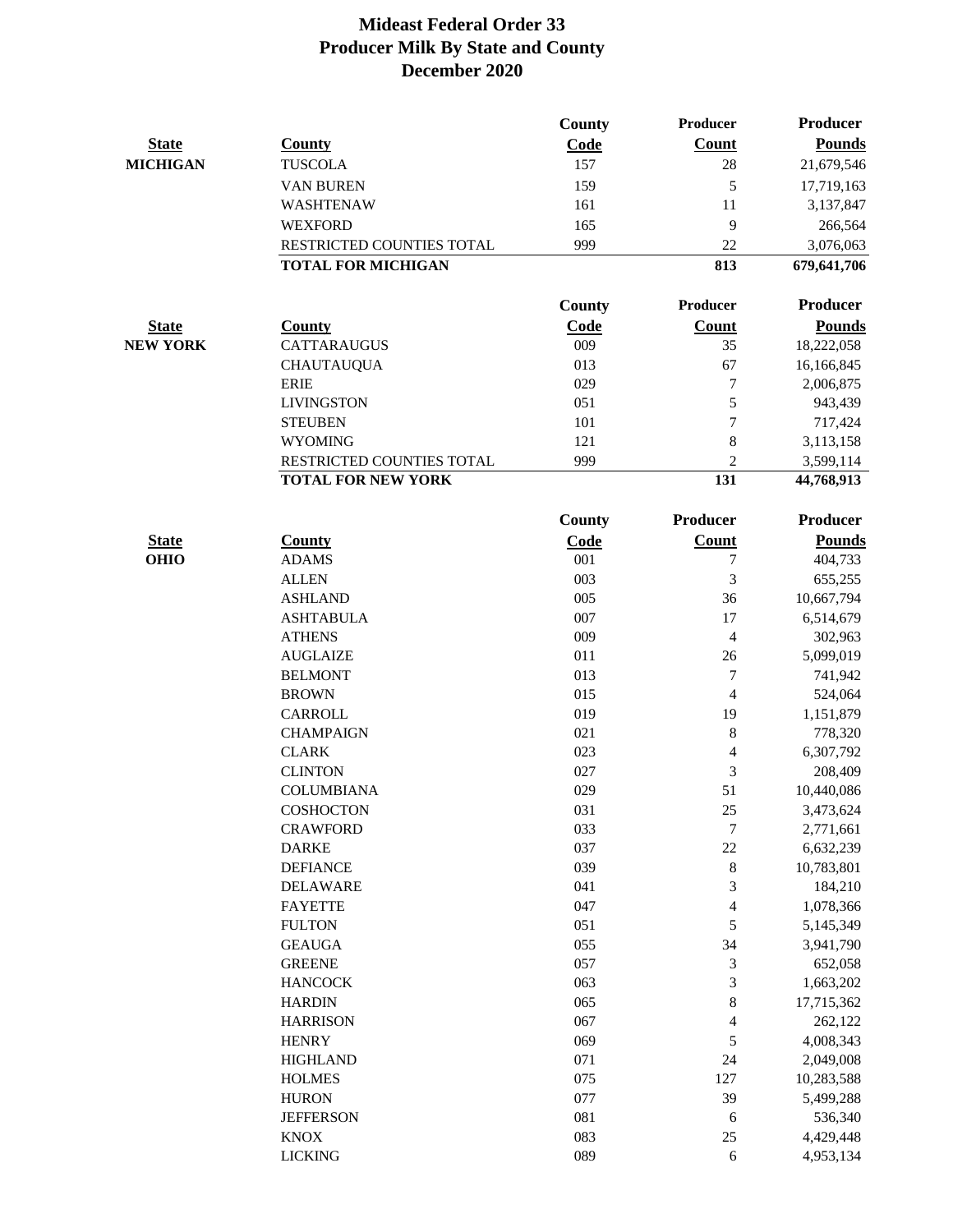|              |                           | County        | Producer         | Producer        |
|--------------|---------------------------|---------------|------------------|-----------------|
| <b>State</b> | <b>County</b>             | Code          | <b>Count</b>     | <b>Pounds</b>   |
| <b>OHIO</b>  | <b>LOGAN</b>              | 091           | 20               | 3,949,984       |
|              | <b>LORAIN</b>             | 093           | 9                | 1,007,371       |
|              | <b>MADISON</b>            | 097           | 8                | 10,681,904      |
|              | <b>MAHONING</b>           | 099           | 22               | 4,900,733       |
|              | <b>MEDINA</b>             | 103           | $10\,$           | 2,176,765       |
|              | <b>MERCER</b>             | 107           | 55               | 23,967,650      |
|              | <b>MIAMI</b>              | 109           | 5                | 639,363         |
|              | <b>MONROE</b>             | 111           | 6                | 663,084         |
|              | <b>MORGAN</b>             | 115           | 6                | 695,733         |
|              | <b>MORROW</b>             | 117           | 5                | 2,432,725       |
|              | <b>MUSKINGUM</b>          | 119           | 9                | 952,756         |
|              | <b>PAULDING</b>           | 125           | $\overline{7}$   | 17,418,037      |
|              | <b>PICKAWAY</b>           | 129           | 6                | 4,013,925       |
|              | <b>PORTAGE</b>            | 133           | 6                | 469,589         |
|              | <b>PREBLE</b>             | 135           | 7                | 1,029,083       |
|              | <b>PUTNAM</b>             | 137           | 8                | 5,170,478       |
|              | <b>RICHLAND</b>           | 139           | 104              | 8,092,003       |
|              | <b>ROSS</b>               | 141           | $\,$ 8 $\,$      | 821,784         |
|              | <b>SANDUSKY</b>           | 143           | $\overline{7}$   | 561,677         |
|              | <b>SHELBY</b>             | 149           | 28               | 4,780,770       |
|              | <b>STARK</b>              | 151           | 49               | 11,285,735      |
|              | <b>TRUMBULL</b>           | 155           | 15               | 2,859,032       |
|              | TUSCAWARAS                | 157           | 112              | 11,962,575      |
|              | <b>UNION</b>              | 159           | 6                | 946,411         |
|              | <b>VAN WERT</b>           | 161           | 7                | 8,148,004       |
|              | <b>WASHINGTON</b>         | 167           | 13               | 2,359,542       |
|              | <b>WAYNE</b>              | 169           | 169              | 50,560,419      |
|              | <b>WOOD</b>               | 173           | 4                | 5,986,465       |
|              | <b>WYANDOT</b>            | 175           | 4                | 637,899         |
|              | RESTRICTED COUNTIES TOTAL | 999           | 28               | 27,103,320      |
|              | <b>TOTAL FOR OHIO</b>     |               | 1,290            | 346,134,684     |
|              |                           | <b>County</b> | <b>Producer</b>  | <b>Producer</b> |
| <b>State</b> | County                    | Code          | Count            | <b>Pounds</b>   |
| PENNSYLVANIA | ARMSTRONG                 | 005           | 16               | 2,576,278       |
|              | <b>BEAVER</b>             | 007           | 18               | 962,186         |
|              | <b>BRADFORD</b>           | 015           | $\boldsymbol{7}$ | 68,372          |
|              | <b>BUTLER</b>             | 019           | 22               | 3,524,081       |
|              | <b>CAMBRIA</b>            | 021           | 7                | 1,633,629       |
|              | <b>CENTRE</b>             | 027           | 3                | 370,652         |
|              | <b>CHESTER</b>            | 029           | 24               | 1,454,303       |
|              | <b>CLARION</b>            | 031           | 12               | 2,061,081       |
|              | <b>CLEARFIELD</b>         | 033           | 10               | 1,051,970       |
|              | <b>CLINTON</b>            | 035           | 11               | 71,759          |
|              | <b>CRAWFORD</b>           | 039           | $77 \,$          | 16,927,609      |
|              | <b>ELK</b>                | 047           | 8                | 524,908         |
|              | <b>ERIE</b>               | 049           | 35               | 3,923,382       |
|              | <b>FAYETTE</b>            | 051           | 17               | 2,247,289       |
|              | <b>FOREST</b>             | 053           | $\sqrt{3}$       | 190,768         |
|              | <b>INDIANA</b>            | 063           | 35               | 6,572,069       |
|              | <b>JEFFERSON</b>          | 065           | 17               | 2,135,389       |
|              | <b>LANCASTER</b>          | 071           | 58               | 2,447,383       |
|              | <b>LAWRENCE</b>           | 073           | 28               | 6,114,856       |
|              | <b>MERCER</b>             | 085           | 40               | 6,108,415       |